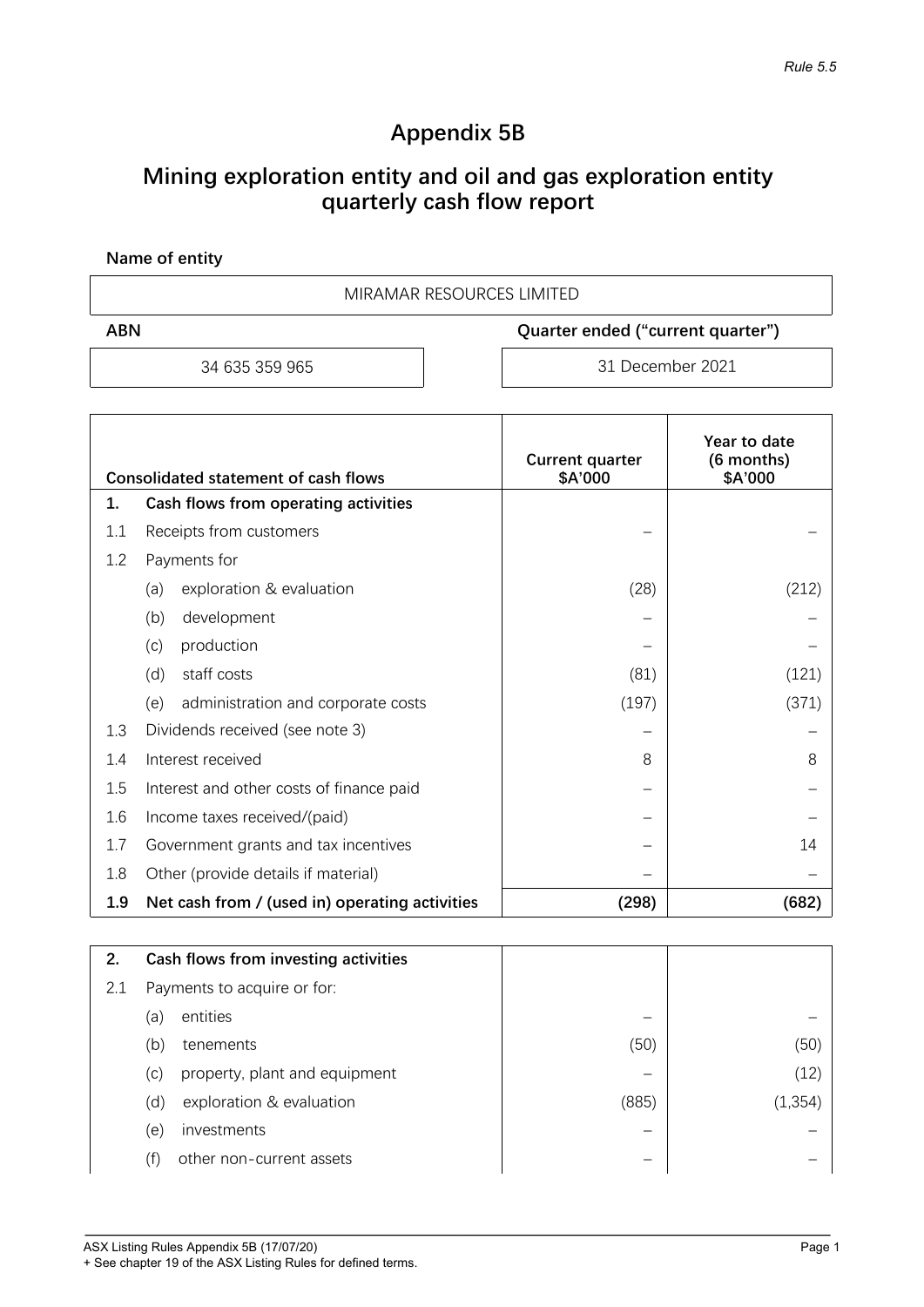|     | <b>Consolidated statement of cash flows</b>      | <b>Current quarter</b><br>\$A'000 | Year to date<br>(6 months)<br>\$A'000 |
|-----|--------------------------------------------------|-----------------------------------|---------------------------------------|
| 2.2 | Proceeds from the disposal of:                   |                                   |                                       |
|     | entities<br>(a)                                  |                                   |                                       |
|     | (b)<br>tenements                                 |                                   |                                       |
|     | property, plant and equipment<br>(c)             |                                   |                                       |
|     | (d)<br>investments                               |                                   |                                       |
|     | (e)<br>other non-current assets                  |                                   |                                       |
| 2.3 | Cash flows from loans (to) / from other entities |                                   |                                       |
| 2.4 | Dividends received (see note 3)                  |                                   |                                       |
| 2.5 | Other (provide details if material)              |                                   |                                       |
| 2.6 | Net cash from / (used in) investing activities   | (935)                             | $\left[1.416\right]$                  |

| 3.  | Cash flows from financing activities                |  |
|-----|-----------------------------------------------------|--|
| 3.1 | Proceeds from issues of equity securities           |  |
|     | (excluding convertible debt securities)             |  |
| 3.2 | Proceeds from issue of convertible debt securities  |  |
| 3.3 | Proceeds from exercise of options                   |  |
| 3.4 | Transaction costs related to issues of equities,    |  |
|     | securities or convertible debt securities           |  |
| 3.5 | Proceeds from borrowings                            |  |
| 3.6 | Repayment of borrowings                             |  |
| 3.7 | Transaction costs related to loans and borrowings   |  |
| 3.8 | Dividends paid                                      |  |
| 3.9 | Other (provide details if material)                 |  |
|     | 3.10 Net cash from / (used in) financing activities |  |

| 4.  | Net increase / (decrease) in cash and          |       |         |
|-----|------------------------------------------------|-------|---------|
|     | cash equivalents for the period                |       |         |
| 4.1 | Cash and cash equivalents                      | 4.190 | 5,055   |
|     | at beginning of period                         |       |         |
| 4.2 | Net cash from / (used in) operating activities | (298) | (682)   |
|     | (item 1.9 above)                               |       |         |
| 4.3 | Net cash from / (used in) investing activities | (935) | (1.416) |
|     | (item 2.6 above)                               |       |         |
| 4.4 | Net cash from / (used in) financing activities |       |         |
|     | item 3.10 above)                               |       |         |

+ See chapter 19 of the ASX Listing Rules for defined terms.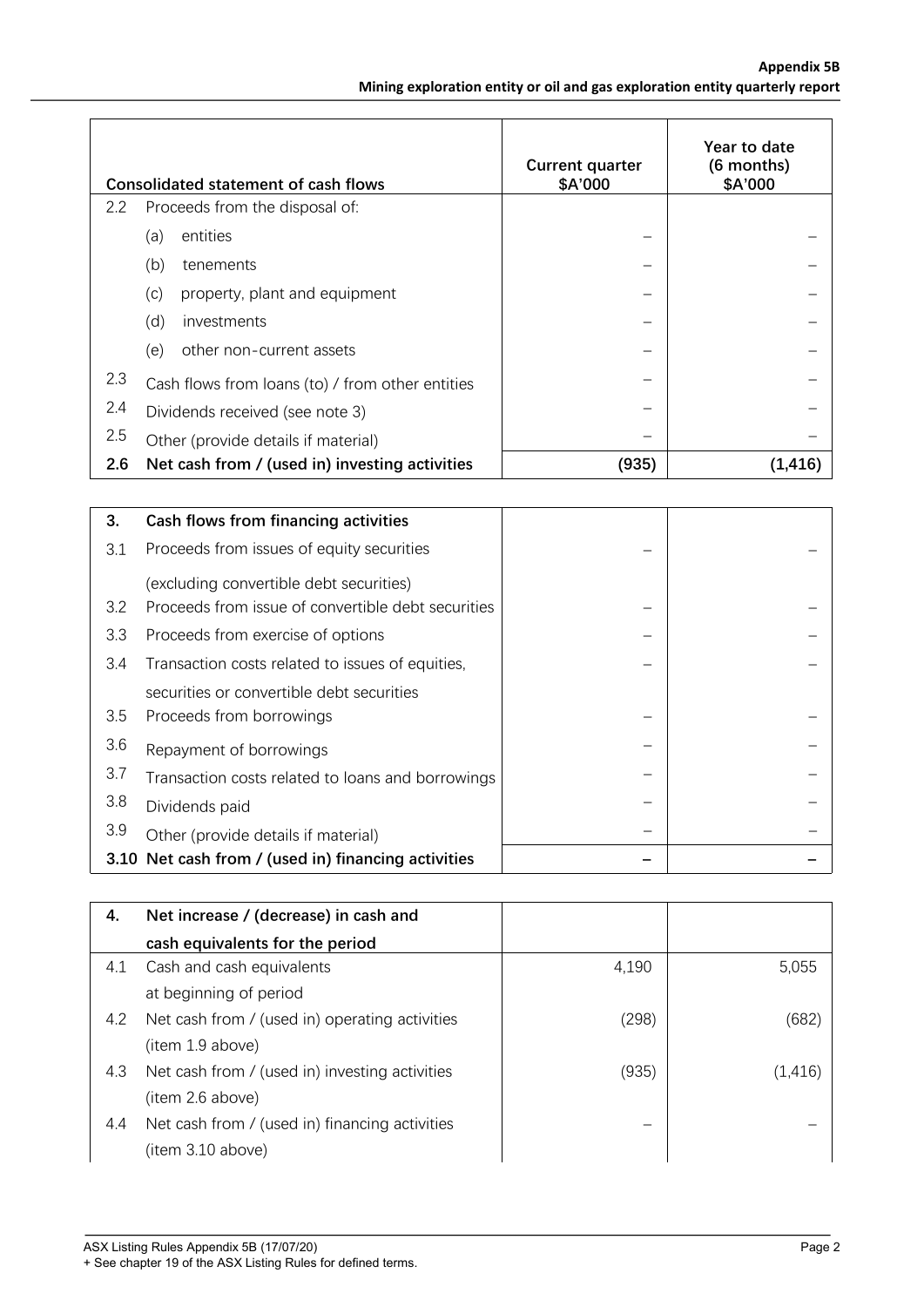|     | <b>Consolidated statement of cash flows</b> | <b>Current quarter</b><br>\$A'000 | Year to date<br>(6 months)<br>\$A'000 |
|-----|---------------------------------------------|-----------------------------------|---------------------------------------|
| 4.5 | Effect of movement in exchange rates        |                                   |                                       |
|     | on cash held                                |                                   |                                       |
| 4.6 | Cash and cash equivalents at end of period  | 2,957                             | 2.957                                 |

| 5.  | Reconciliation of cash and cash<br>equivalents<br>at the end of the quarter (as shown in the<br>consolidated statement of cash flows) to the<br>related items in the accounts | <b>Current quarter</b><br>\$A'000 | Previous quarter<br>\$A'000 |
|-----|-------------------------------------------------------------------------------------------------------------------------------------------------------------------------------|-----------------------------------|-----------------------------|
| 5.1 | Bank balances                                                                                                                                                                 | 1,457                             | 1,940                       |
| 5.2 | Call deposits                                                                                                                                                                 | 1,500                             | 2,250                       |
| 5.3 | Bank overdrafts                                                                                                                                                               |                                   |                             |
| 5.4 | Other (provide details)                                                                                                                                                       |                                   |                             |
| 5.5 | Cash and cash equivalents at end of quarter                                                                                                                                   | 2,957                             | 4,190                       |
|     | (should equal item 4.6 above)                                                                                                                                                 |                                   |                             |

| 6.                                                                                                                                                         | Payments to related parties of the entity and their associates                             | <b>Current quarter</b><br>\$A'000 |  |
|------------------------------------------------------------------------------------------------------------------------------------------------------------|--------------------------------------------------------------------------------------------|-----------------------------------|--|
| 6.1                                                                                                                                                        | Aggregate amount of payments to related parties<br>and their associates included in item 1 | 68                                |  |
| 6.2                                                                                                                                                        | Aggregate amount of payments to related parties and their<br>associates included in item 2 | 69                                |  |
| Note: if any amounts are shown in items 6.1 or 6.2, your quarterly activity report must include a description of,<br>and an explanation for, such payments |                                                                                            |                                   |  |
| 6.1 Directors' fees (corporate) and office lease entered into between the Company and a director.                                                          |                                                                                            |                                   |  |

6.2 Directors' fees and salary allocated to capitalised exploration activities.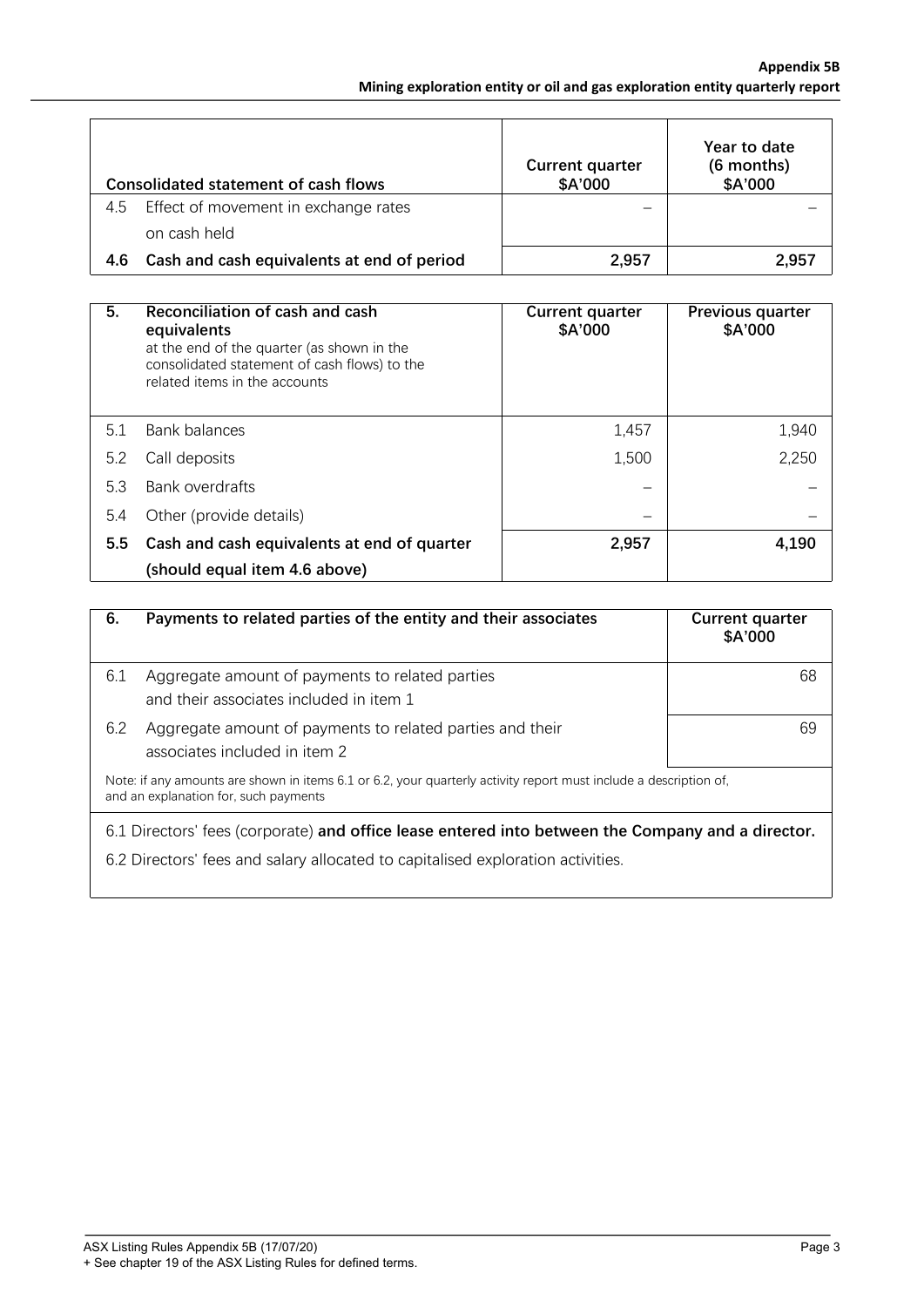#### **Appendix 5B Mining exploration entity or oil and gas exploration entity quarterly report**

| $\overline{7}$ . | <b>Financing facilities</b><br>Note: the term "facility' includes all forms of financing<br>arrangements available to the entity.<br>Add notes as necessary for an understanding of the sources<br>of finance available to the entity.                                                                       | <b>Total facility amount</b><br>at quarter end<br>\$A'000 | Amount drawn at<br>quarter end<br>\$A'000 |
|------------------|--------------------------------------------------------------------------------------------------------------------------------------------------------------------------------------------------------------------------------------------------------------------------------------------------------------|-----------------------------------------------------------|-------------------------------------------|
| 7.1              | Loan facilities                                                                                                                                                                                                                                                                                              |                                                           |                                           |
| 7.2              | Credit standby arrangements                                                                                                                                                                                                                                                                                  |                                                           |                                           |
| 7.3              | Other (please specify)                                                                                                                                                                                                                                                                                       |                                                           |                                           |
| 7.4              | <b>Total financing facilities</b>                                                                                                                                                                                                                                                                            |                                                           |                                           |
| 7.5              | Unused financing facilities available at quarter end                                                                                                                                                                                                                                                         |                                                           |                                           |
| 7.6              | Include in the box below a description of each facility above, including the lender, interest rate,<br>maturity date and whether it is secured or unsecured. If any additional financing facilities have<br>been entered into or are proposed to be entered into after quarter end, include a note providing |                                                           |                                           |

| 8.  | Estimated cash available for future operating activities                  | \$A'000 |
|-----|---------------------------------------------------------------------------|---------|
| 8.1 | Net cash from / (used in) operating activities (item 1.9)                 | (298)   |
| 8.2 | (Payments for exploration & evaluation classified as                      | (885)   |
|     | investing activities) (item $2.1(d)$ )                                    |         |
| 8.3 | Total relevant outgoings (item $8.1 +$ item $8.2$ )                       | (1,183) |
| 8.4 | Cash and cash equivalents at quarter end (item 4.6)                       | 2,957   |
| 8.5 | Unused finance facilities available at quarter end (item 7.5)             |         |
| 8.6 | Total available funding (item $8.4 +$ item $8.5$ )                        | 2,957   |
| 8.7 | Estimated quarters of funding available<br>(item 8.6 divided by item 8.3) | 2       |

Note: if the entity has reported positive relevant outgoings (ie a net cash inflow) in item 8.3, answer item 8.7 as "N/A". Otherwise, a figure for the estimated quarters of funding available must be included in item 8.7.

8.8 If Item 8.7 is less than 2 quarters, please provide answers to the following questions:

8.8.1 Does the entity expect that it will continue to have the current level of net operating cash flows for the time being and, if not, why not?

Answer: N/A

8.8.2 Has the entity taken any steps, or does it propose to take any steps, to raise further cash to fund its operations and, if so, what are those steps and how likely does it believe that they will be successful?

Answer: N/A